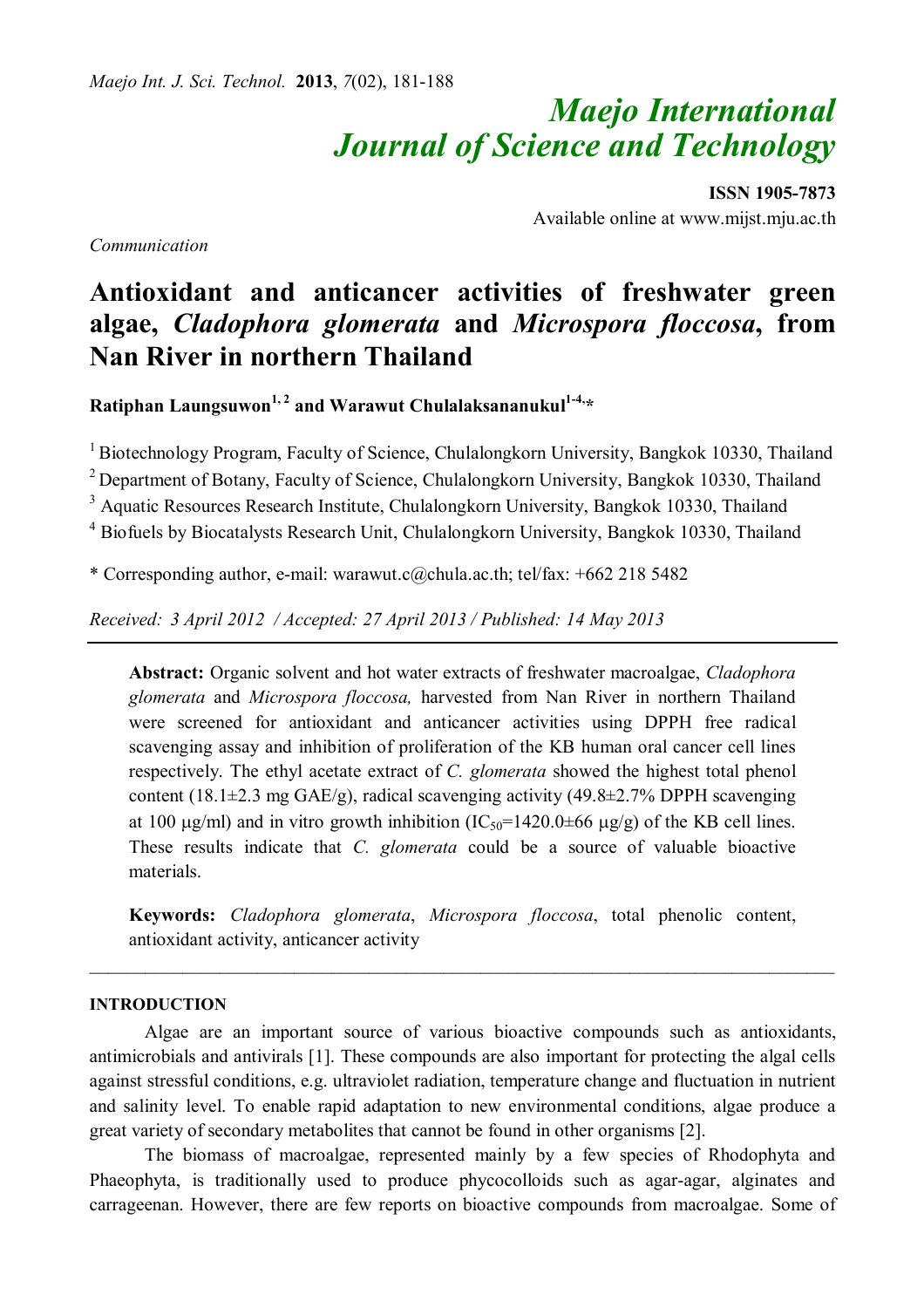the compounds are fucoidans and phlorotannins (algal polyphenols) produced by *Sargassum horneri* and *Ecklonia kurome*, which have been shown to have antiviral [3], antibacterial [4] and antioxidative properties [5]. Strong antioxidant activities of marine macroalgae have been reported [6-10], whereas those of freshwater macroalgae have been rarely investigated.

In northern Thailand, especially in Nan province, two species of freshwater macroalgae, *Cladophora glomerata* and *Microspora floccosa*, which belong to the Division Chlorophyta, are abundant in Nan River during the dry season [11]. The common names of these algae are "Kai" in Thai and "Mekong weed" in English. They have been used as a food source for many centuries by traditional culture. They are used in the manufacture of local food products such as crisps, baked goods, pasta and noodles. Besides being a popular food source, they are also believed to have many important health benefits such as rejuvenation, induction of appetite and expediting of recovery from many common maladies [12]. Some villagers also consume Kai to soothe stomach ulcers [13], but despite the widespread uses and claimed advantages of these algae, only few investigations on the chemical composition of *Cladophora* and *Microspora* species have been reported. Sterols, triterpenoids and volatile oils have been identified from some *Cladophora* species [14-16] which are distributed worldwide and often dominate in both fresh and marine waters [17]. While there have been several reports regarding antioxidant activities of green algae [6, 10, 18, 19], their anticancer activities have been rarely studied. As far as we know, the two species of freshwater green algae, *C. glomerata* and *M. floccose*, common in the Nan River, have not been evaluated for such bioactivities. The objective of this study is to determine the antioxidant and anticancer activities of various extracts of these two algae.

#### **MATERIALS AND METHODS**

#### **Sampling and Identification**

*Cladophora glomerata* Kiitzing and *Microspora floccose* (Vaucher) Thuret (Figure 1) were collected from three areas of Nan River, all located in Nan province, during the dry season (December 2009) when the algae were at their peak biomass (0-2 m in depth). Freshly collected algae were washed thoroughly in water to remove epiphytes, small invertebrates and extraneous matter. The samples were separated into two portions: one was used for morphological identification and the other was freeze-dried.

#### **Preparation of Extracts and Preliminary Analysis**

A 100-g portion of each freeze-dried macroalgal sample was extracted suceessively with 600 mL each of methanol, hexane and ethyl acetate at room temperature. Each extract was then clarified by centrifugation and the pellet was re-extracted twice with the same solvent. The supernatants were then pooled and filtered. The solvent was then removed from the filtrate by rotary evaporation and the dry crude extract was kept at 25°C and protected from light in a dessicator under an atmosphere of nitrogen gas until use.

Another 100-g sample of each freeze-dried alga was extracted with boiling deionised water for 1 hr and the water was removed by lyophilisation. The resulting crude extract was kept at 25°C and protected from light in a dessicator under an atmosphere of nitrogen gas until use.

All the extracts obtained were analysed by TLC on Kieselgel 60  $F<sub>254</sub>$  aluminum support plates. The spots were detected by UV irradiation (254 and 365 nm) and by heating.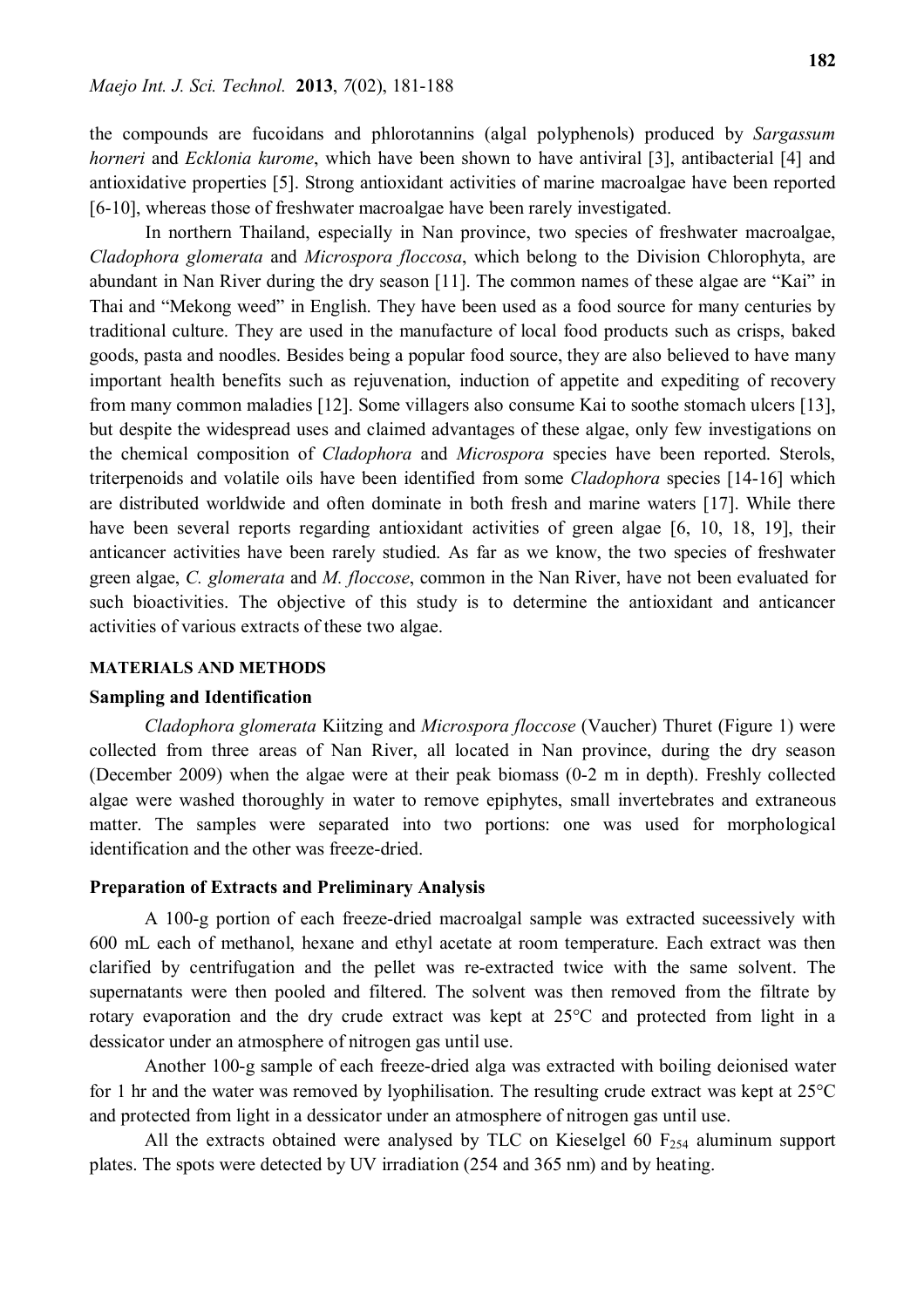

**Figure 1.** *Cladophora glomerata* Kützing (A) and *Microspora floccosa* (Vaucher) Thuret (B)

### **Determination of Total Phenolic Content (TPC)**

The TPC was evaluated using Folin-Ciocalteu method as described previously [18, 19, 20] with modifications. Each extract  $(1.0 \text{ mL})$  was mixed with 1.0 mL of 2% Na<sub>2</sub>CO<sub>3</sub> and 0.2 mL of 50% (v/v) Folin-Ciocalteu reagent was then added, mixed, allowed to stand at room temperature for 30 min. and then centrifuged. The absorbance of the supernatant was measured with a spectrophotometer at 750 nm. A calibration curve of gallic acid was prepared and the TPC were expressed as mg gallic acid equivalents (GAE)/g dry weight.

#### **Free Radical Scavenging Activity by DPPH**

The DPPH free-radical scavenging assay was performed according to established methods [20, 21] with some modifications. One mL of each extract in methanol at  $100 \mu g/mL$  was added to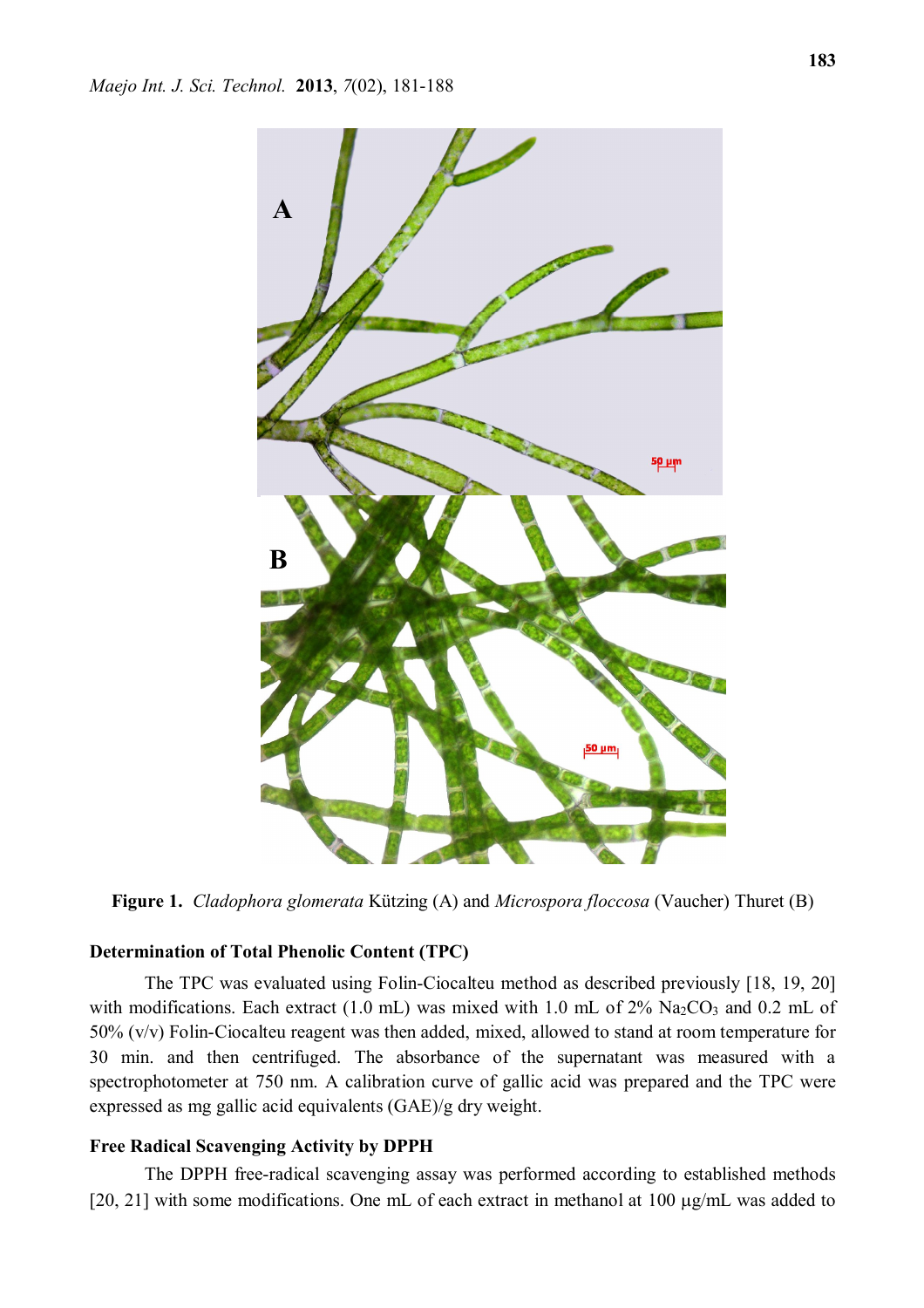2 mL of a solution of 0.004% DPPH in methanol. The mixture was shaken vigorously and allowed to stand for 30 min. at room temperature in the dark. The absorbance of the resulting solution was measured at 517 nm and converted into per cent DPPH consumed using the following formula: %DPPH=  $\{[Abs_{control} - Abs_{sample} - Abs_{blank})/Abs_{control}\}$  x 100, where DPPH (2.0 mL) + methanol (1.0 mL) was used for Abs<sub>control</sub>; DPPH  $(2.0 \text{ mL})$  + extract  $(1.0 \text{ mL})$  was used for Abs<sub>sample</sub>; and methanol (2.0 mL) and extract (1.0 mL) was used for Abs $_{\text{blank}}$ . Ascorbic acid was used as positive control.

#### **Anticancer Assay against Human Oral Cavity Cell Lines (KB)**

These experiments were based on the resazurin microplate assay (REMA) as described by Brien et al [22]. In brief, three KB cell lines (epidermoid carcinoma of oral cavity, ATCC CCL-17) at logarithmic growth phase were harvested and diluted to  $7x10^4$  cells/mL in fresh medium. Five  $\mu$ L of test sample diluted in 5% DMSO and 45  $\mu$ L of cell suspension were successively added to a 384-well plate and incubated at 37 $^{\circ}$ C in a 5% CO<sub>2</sub> incubator. After 3 days of incubation, 12.5 µL of 62.5  $\mu$ g/mL resazurin solution was added to each well and the plate was then incubated at 37 $\degree$ C for 4 hr. Fluorescence signals were measured using a SpectraMax M5 multi-detection microplate reader (Molecular Devices, USA) at excitation and emission wavelengths of 530 nm and 590 nm respectively. Per cent inhibition of cell growth was calculated with the following equation: % Inhibition =  $[1 - (FU_T / FU_C)]$  x 100, where  $FU_T$  and  $FU_C$  are the mean fluorescent intensity from treated and untreated conditions respectively. Dose response curves were plotted from 6 concentrations of twofold serially diluted test compounds and the sample concentrations that inhibit cell growth by 50%  $(IC_{50})$  were derived using SOFTMax Pro software (Molecular Devices, USA). Ellipticine and doxorubicin were used as positive controls and 0.5% DMSO as negative control.

#### **Cytotoxicity against Normal Cell Lines (Vero)**

The cytotoxicity experiments were based on the green fluorescent protein (GFP)-expressing Vero cell lines [23]. The method was generated in-house by stably transfecting the African green monkey kidney cell lines (Vero, ATCC CCL-81) with the pEGFP-N1 plasmid (Clontech). The cell line was maintained in minimal essential medium supplemented with 10% heat-inactivated fetal bovine serum, 2 mM L-glutamine, 1 mM sodium pyruvate, 1.5 g/L sodium bicarbonate and 0.8 mg/mL geneticin at 37 $\rm ^{o}C$  in a humidified incubator with 5%  $\rm CO_{2}$ .

The assay was carried out by adding 45  $\mu$ L of cell suspension at 3.3x10<sup>4</sup> cells/mL to each well of a 384-well plate containing 5  $\mu$ L of test compounds previously diluted in 0.5% DMSO. The plate was then incubated in a 37 $\degree$ C incubator with 5% CO<sub>2</sub> for 4 days. Fluorescence signals were measured with the SpectraMax M5 microplate reader in the bottom reading mode with excitation and emission wavelengths of 485 and 535 nm respectively. The fluorescence signal at day 4 was subtracted from the background fluorescence at day 0. The per cent inhibition was calculated with the following equation: % inhibition =  $[1-(FU_T / FU_C)] \times 100$ , where  $FU_T$  and  $FU_C$  represent the fluorescence units of cells treated with test compound and untreated cells respectively.

The  $IC_{50}$  values (extract concentrations resulting in a 50% inhibition) were derived from dose-response curves using 6 concentrations of twofold serially diluted samples with the SOFTMax Pro software (Molecular Device, USA). Ellipticine and 0.5% DMSO were used as positive and negative controls respectively.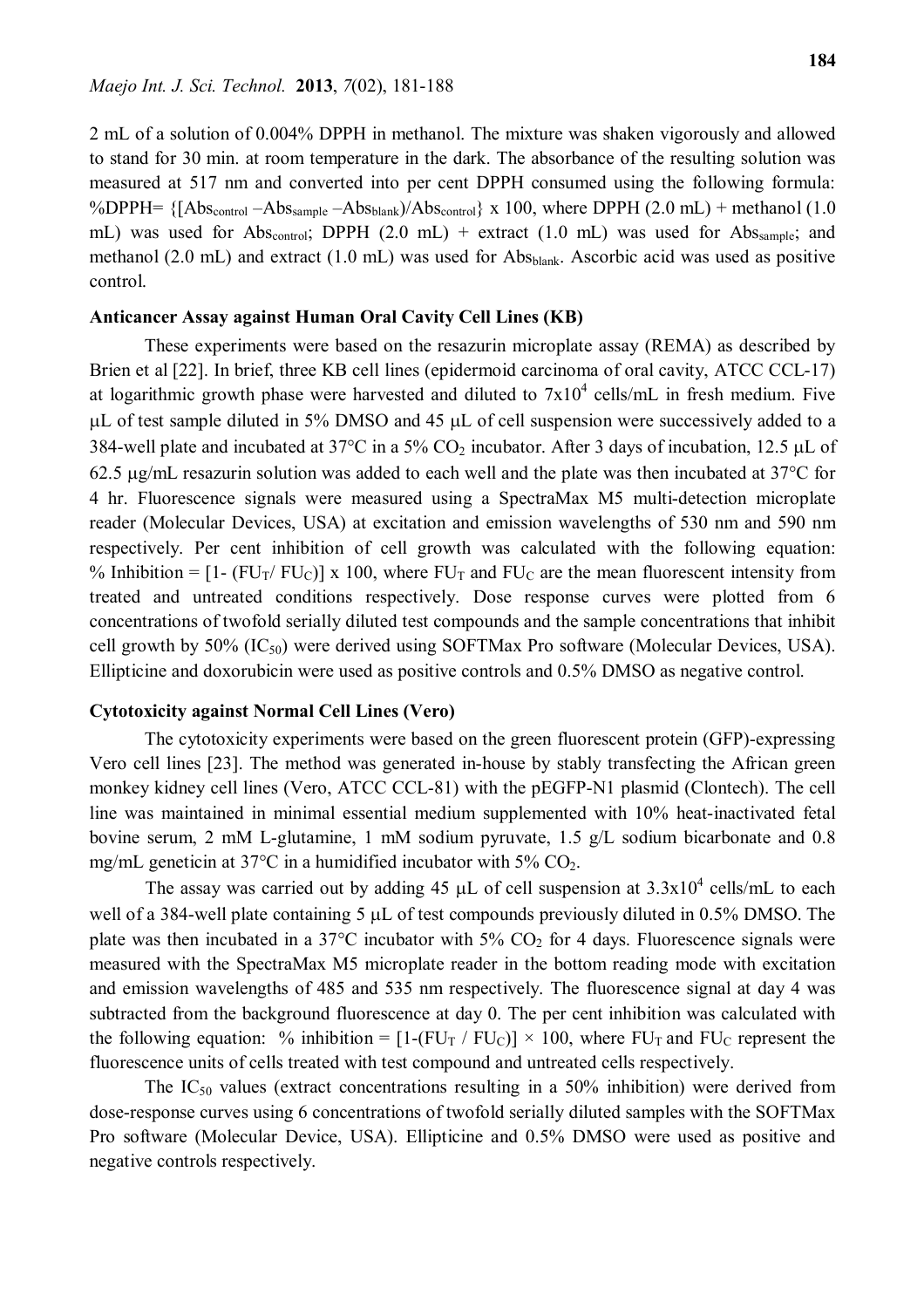#### **RESULTS AND DISCUSSION**

TLC analysis of the extracts obtained from all locations revealed distinct different chemical profiles between the two algae. However, the same algal extracts from different locations showed similar TLC profiles and the presence of the same major secondary metabolites.

Phenolic compounds are known to act as antioxidants not only because of their ability to donate hydrogen atoms or electrons but also because of their stable radical intermediates [19], which prevent the oxidation of various ingredients, particularly fatty acids and oils. For example, minerals, polysaccharides and antioxidant properties were reported for macroalgae in the Noto Peninsula, Ishikawa, Japan [24]. The TPC of *C. glomerata* and *M. floccosa* extracts, when assayed at a concentration of 100  $\mu$ g/mL, was found to vary with the extraction method and type of macroalga (Figure 2). The order of extraction efficiency varied between the two algae (ethyl acetate > hexane > hot water > methanol for *C. glomerata*, compared to hexane > methanol > ethyl acetate > hot water for *M. floccosa*). However, for each solvent the TPC level was always higher (2 times for methanol and hexane, and 3.3 times for ethyl acetate) for *C. glomerata* than *M. floccosa*.



**Figure 2.** TPC of *C. glomerata* and *M. floccosa* extracts. The data are based on duplicates from three distinct areas of the Nan River. The results are expressed as means±SD (n=6).

Radical scavengers were evaluated in each of the *C. glomerata* and *M. floccosa* extracts by their reactivity towards the stable free radical DPPH (Figure 3). Similar to the TPC, the radical scavenger level varied with extraction method and type of macroalga. Indeed, the order of scavenging activity was observed to be the same as that of TPC, with %DPPH scavenging activity being 1.8 times (in methanol) to 5.6 times (in ethyl acetate) higher for *C. glomerata* than *M. floccosa.* However, all %DPPH scavenging activities observed were significantly lower than that of the ascorbic acid positive control at the same concentration.

From the determination of the effect of *C. glomerata* and *M. floccosa* extracts on in vitro inhibition of the growth (metabolism) of the KB cell lines in tissue culture, a significant decrease in the total cellular metabolic (reductase) activity (assumed number of viable cells) compared to the negative control was observed for the hexane and ethyl acetate extracts but not for the more polar methanol and hot water extracts of *C. glomerata.* In contrast, none of the four solvent extracts from *M. floccosa* elicited any significant cytotoxicity against the KB cell lines. The IC<sub>50</sub> of ethyl acetate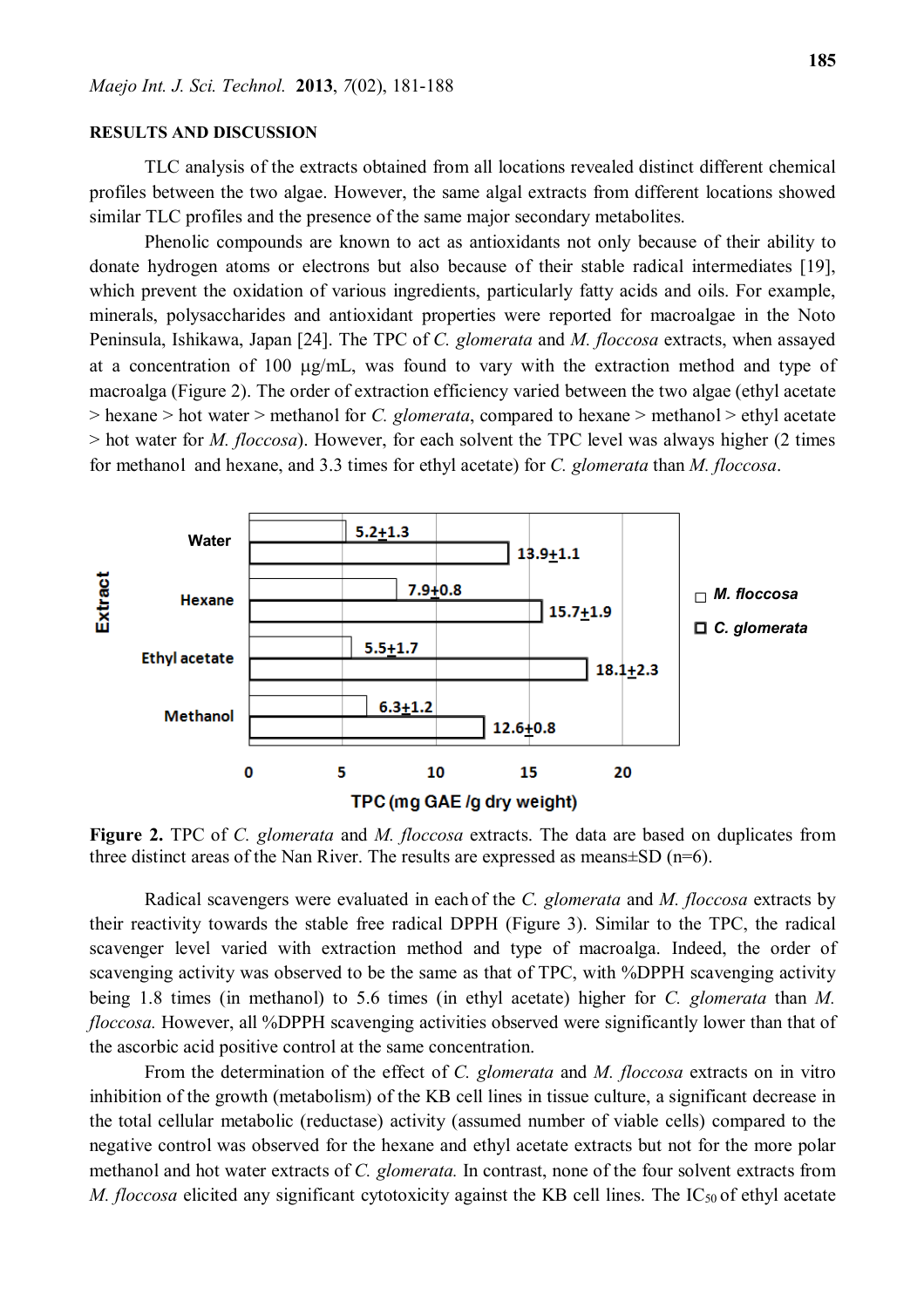and hexane extracts of *C. glomerata* were  $1420.0\pm 66$  and  $1662.0\pm 48$   $\mu$ g/g respectively against the KB cell lines, and  $2622.0\pm44$  and  $2574.0\pm30$  ug/g respectively against the Vero cell lines (Table 1). These results suggest that *C. glomerata* contains certain useful biological compounds that have anticancer activity against KB cells and low cytotoxic against Vero cells. However, it is not yet known if this is a general cytotoxic activity towards any human cell lines or is indeed carcinomaspecific. Future research is needed to delineate the relative contribution of this pathway to cytotoxicity.



**Figure 3.** % DPPH radical scavenging activity of *C. glomerata* and *M. floccosa* extracts. The data are based on duplicates from three distinct areas of the Nan River. The results are expressed as means $\pm$ SD (n=6).

|  |  |  |  | Table 1. Cytotoxicity tests for <i>C. glomerata</i> and <i>M. floccosa</i> extracts against cell lines |
|--|--|--|--|--------------------------------------------------------------------------------------------------------|
|--|--|--|--|--------------------------------------------------------------------------------------------------------|

|            | $IC_{50} (\mu g/g)$ |          |                  |               |           |             |                  |        |  |  |  |
|------------|---------------------|----------|------------------|---------------|-----------|-------------|------------------|--------|--|--|--|
| Cell lines | C. glomerata        |          |                  |               |           | M. floccosa |                  |        |  |  |  |
|            | Hot water           | Methanol | Ethyl<br>acetate | Hexane        | Hot water | Methanol    | Ethyl<br>acetate | Hexane |  |  |  |
| KB         | >10000              | >10000   | $1420.0 + 66$    | $1662.0 + 48$ | >10000    | >10000      | >10000           | >10000 |  |  |  |
| Vero       | >5000               | >5000    | $2622.0 + 44$    | $2574.0+30$   | > 5000    | >5000       | >5000            | >5000  |  |  |  |

Note: The results are expressed as means $\pm$ SD (n=6)

#### **CONCLUSIONS**

It has been shown that of the two freshwater green algae studied, i.e. *Cladophora glomerata*  and *Microspora floccosa*, the former is a potential source of biologically active compounds that may be useful as therapeutic agents including an anticancer.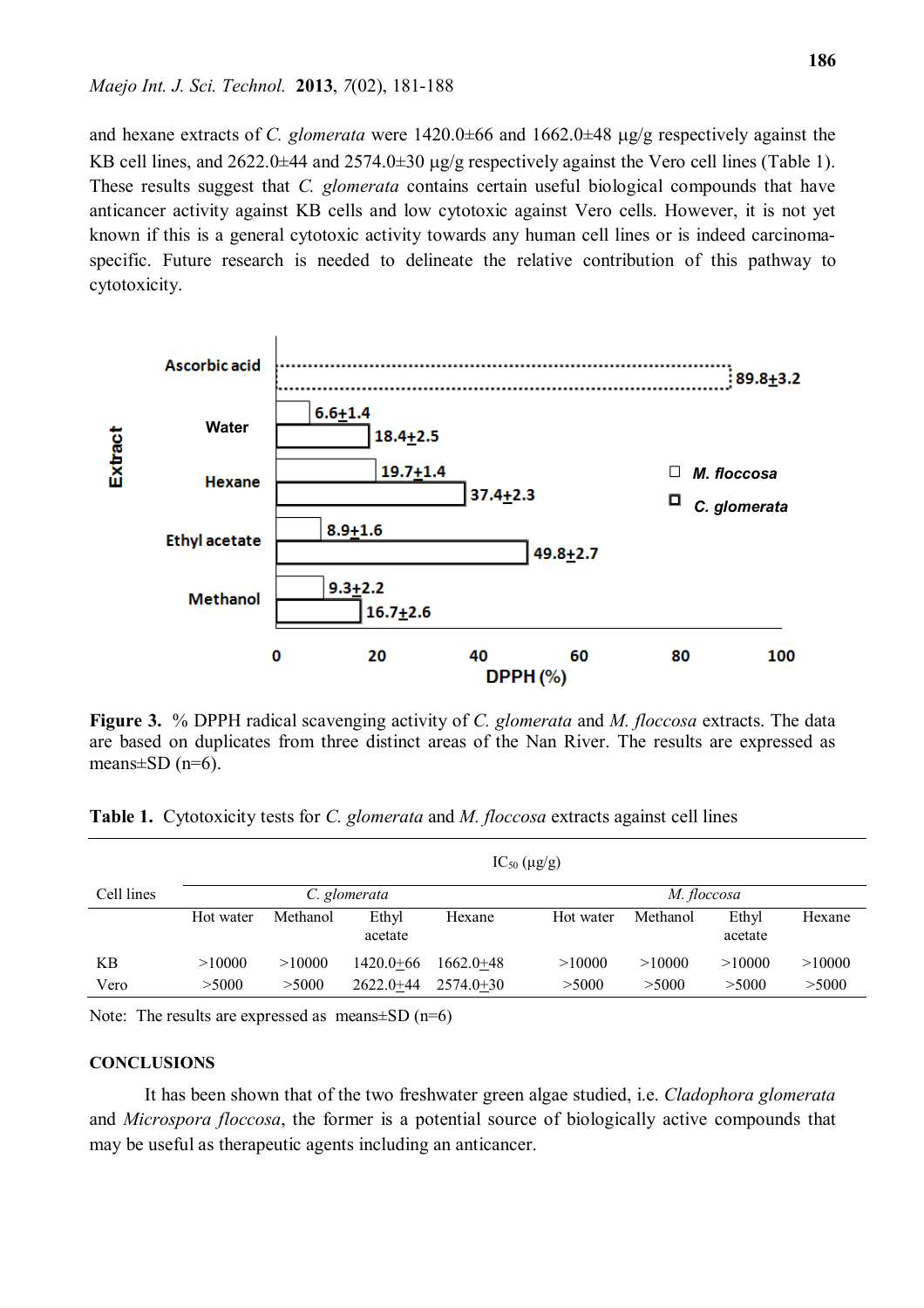#### **ACKNOWLEDGEMENTS**

This study is supported by the 90<sup>th</sup> Anniversary of Chulalongkorn University Fund (Ratchadaphiseksomphot Endowment Fund). The authors would like to thank Professor Yuwadee Peerapornpisal and Dr. Sorrachat Thiamdao from the Department of Biology, Faculty of Science, Chiang Mai University for identifying the macroalgae.

#### **REFERENCES**

- 1. O. Pulz and W. Gross, "Valuable products from biotechnology of microalgae", *Appl. Microbiol. Biotechnol.*, **2004**, *65*, 635-648.
- 2. I. Rodriguez-Meizoso, L. Jaime, S. Santoyo, F. J. Señoráns, A. Cifuentes and E. Ibáñez, "Subcritical water extraction and characterization of bioactive compounds from *Haematococcus pluvialis* microalga", *J. Pharm. Biomed. Anal.*, **2010**, *51*, 456-463.
- 3. T. Hoshino, T. Hayashi, K. Hayashi, J. Hamada, J. B. Lee and U. Sankawa, "An antivirally active sulfated polysaccharide from *Sargassum horneri* (Tunner) C. AGARDH", *Biol. Pharm. Bull.*, **1998**, *21*, 730-734.
- 4. T. Kuda, T. Kunii, H. Goto, T. Suzuki and T. Yano, "Varieties of antioxidant and antibacterial properties of *Ecklonia stolonifera* and *Ecklonia kurome* products harvested and processed in the Noto peninsula, Japan", *Food Chem.*, **2007**, *103*, 900-905.
- 5. S. J. Heo, E. J. Park, K. W. Lee and Y. J. Jeon, "Antioxidant activities of enzymatic extracts from brown seaweeds", *Bioresour. Technol.*, **2005**, *96*, 1613-1623.
- 6. Y. L. Chew, Y. Y. Lim, M. Omar and K. S. Khoo, "Antioxidant activity of three edible seaweeds from two areas in South East Asia", *LWT-Food Sci. Technol.*, **2008**, *41*, 1067-1072.
- 7. K. Iwai, "Antidiabetic and antioxidant effects of polyphenols in brown alga *Ecklonia stolonifera* in genetically diabetic KK-A(y) mice", *Plant Foods Hum. Nutr.*, **2008**, *63*, 163- 169.
- 8. T. Kuda, M. Tsunekawa, H. Goto and Y. Araki, "Antioxidant properties of four edible algae harvested in the Noto Peninsula, Japan", *J. Food Comp. Anal.*, **2005**, *18*, 625-633.
- 9. Y. V. Yuan and N. A. Walsh, "Antioxidant and antiproliferative activities of extracts from a variety of edible seaweeds", *Food Chem. Toxicol.*, **2006**, *44*, 1144-1150.
- 10. M. Zubia, D. Robledo and Y. Freile-Pelegrin, "Antioxidant activities in tropical marine macroalgae from the Yucatan Peninsula, Mexico", *J. Appl. Phycol.*, **2007**, *19*, 449-458.
- 11. Y. Peerapornpisal, I. Pongsirikul and D. Kanjanapothi, "Potential of freshwater macroalgae as food and medicine", Final report submitted to Thailand Research Fund (TRF), **2005**.
- 12. P. Fahprathanchai, K. Saenphet, Y. Peerapornpisal and S. Aritajat, "Toxicological evaluation of *Cladophora glomerata* Kützing and *Microspora flocosa* Thuret in albino rats", *SE Asian J. Trop. Med. Pub. Health*, **2006**, *37*, 206-209.
- 13. Y. Peerapornpisal, D. Amornledpison, C. Rujjanawate, K. Ruangrita and D. Kanjanapothib, "Two endemic species of macroalgae in Nan River, northern Thailand, as therapeutic agents", *Sci. Asia*, **2006**, *32*, 71-76.
- 14. M. Kuniyoshi, K. Yamada and T. Higa, "A biologically active diphenyl ether from the green alga *Cladophora fascicularis*", *Experientia*, **1985**, *41*, 523-524.
- 15. S. V. Khotimchenko, "Distribution of glyceroglycolipids in marine algae and grasses", *Chem. Nat. Compd.*, **2002**, *38*, 223-229.